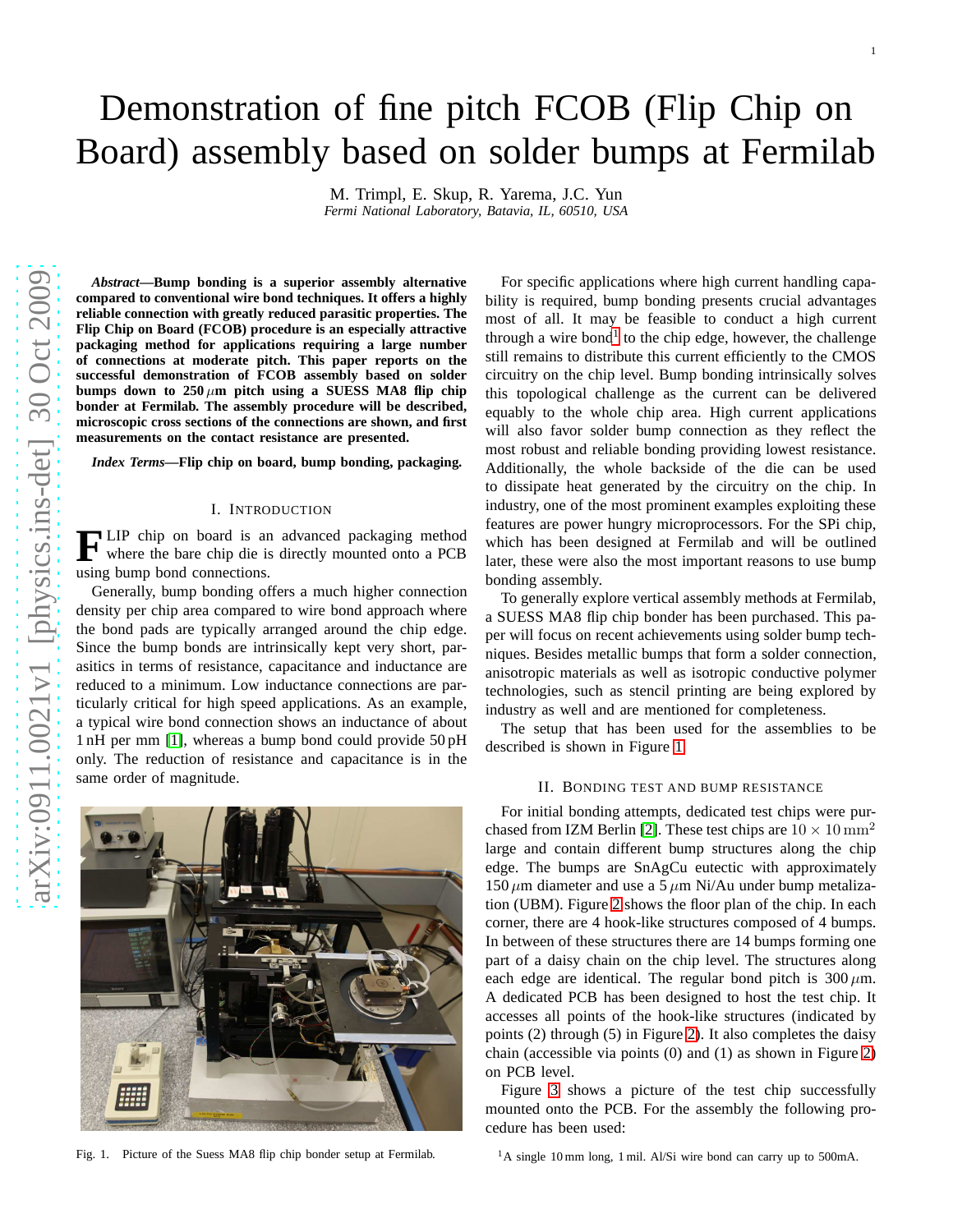

<span id="page-1-0"></span>Fig. 2. Layout of the various structures on the test chip. Sketch courtesy of IZM Berlin. The regular bump pitch is  $300 \mu$ m unless noted otherwise. Dimensions in  $\mu$ m.

- flip chip at a temperature of  $110\degree C$  and apply an equivalent pressure of 1500 g onto the chip
- tack the chip by raising the temperature to  $180^{\circ}$ C and holding it for 1 min
- release pressure of upper chuck
- reflow at  $210\degree$ C for 3 min

After assembly, connectivity of all bump connections was observed for the full chip. However, a connectivity test does not show shorts between neighboring bumps. If the bumps get squished too much so that they touch each other, connectivity of single bumps as well as of the daisy chain would still be maintained. To detect shorts between bumps, the hook-like structures can be used by confirming open-circuits between points (3-2) and (3-4). For all structures on the chip, no shorts were observed.

The setup was also used to determine the bump resistance.



<span id="page-1-1"></span>Fig. 3. Flip chip test board using standard FR4 material populated with  $10 \times 10$  mm<sup>2</sup> chip from IZM Berlin.

The resistance of the full daisy chain has been measured to be  $R_{\text{daisy}} = 1061 \pm 1 \,\text{m}\Omega$ . This value reflects:

$$
R_{\rm daisy} = R_{\rm par01} + 14\,R_{\rm bump} + 6\,R_{\rm PCB\_line} + 7\,R_{\rm chipline},
$$

with

- $R_{par01}$  being the overall parasitic resistance going to the bump bond pads (0) and (1) of the daisy chain (see Figure [2\)](#page-1-0),
- $R_{PCB$  line and  $R_{chipline}$  being the resistances of the traces that connect the bump pads within the daisy chain on the PCB board and on the chip, respectively,
- and finally, 14 bump bond connections  $R_{\text{bump}}$  within the daisy chain.

 $R_{par_01}$  has been measured separately on a bare PCB to be  $129 \pm 1.4$  m $\Omega$ . R<sub>chipline</sub> can be determined by subtracting the measured resistance between the points (2-5) and (2-4) of the hook-like structures. This yields  $R_{\text{chicoline}} = 124.5 \pm 1.3 \,\text{m}\Omega$ . The PCB traces are 0.3 mm long and 0.1 mm wide and use 1 oz. copper[2](#page-1-2) . Their resistance can be estimated to merely contribute  $R_{\text{chipline}} = 1.43 \,\text{m}\Omega$ . This results in a resistance of a single bump connection of

$$
R_{\text{bump}} = 3.7 \pm 0.8 \,\text{m}\Omega. \tag{1}
$$

For comparison, a rather short wire bond (2 mm long using 1 mil. diameter wire) typically shows  $\sim 100 \,\mathrm{m\Omega}$  resistance [\[1\]](#page-3-0). This difference is evidently due to the geometrical superiority of the assembly rather than based on any material property.

# III. MICROSCOPIC INSPECTION OF THE BUMP BOND ASSEMBLY

Microscopic images of the assembly have been taken to verify the alignment and bumping quality. The chips were potted using cold mount epoxy technique and the stack cut to obtain cross sections [\[3\]](#page-3-2). Figure [4](#page-2-0) shows the full cross section along one chip edge. The 8 single bumps on each side belonging to the two hook-like structures can be identified, as well as the 14 bumps of the daisy chain in the middle. In the picture the actual chip die is situated at the bottom and the PCB is shown on top. Figure [5](#page-2-1) illustrates a close-up view of a single bump of the hook-like structures. Figure [6](#page-2-2) shows a detailed view of one element of the daisy chain. The cut for this particular cross section has been made a little deeper than that shown in Figure [4,](#page-2-0) so that the full thickness of the PCB trace is shown.

A few conclusions can be drawn from the microscopic inspection. First of all, the position alignment of the flip chipping itself is very good, much better than required by a  $300 \mu m$  bump pitch. On the other hand, a closer look at Figures [5](#page-2-1) and [6](#page-2-2) shows that the gold plating on the PCB is not covering the copper trace completely, meaning not on both sides of the pad. This is due to mask alignment limitation of the PCB fabrication and has been confirmed by inspection of an unbumped PCB under the microscope. Consequently, during the reflow step the bump ball attaches to the gold plating as it is on the PCB (the solder mask blocked the

<span id="page-1-2"></span> $20.476$  m $\Omega$  per square for 1 oz. copper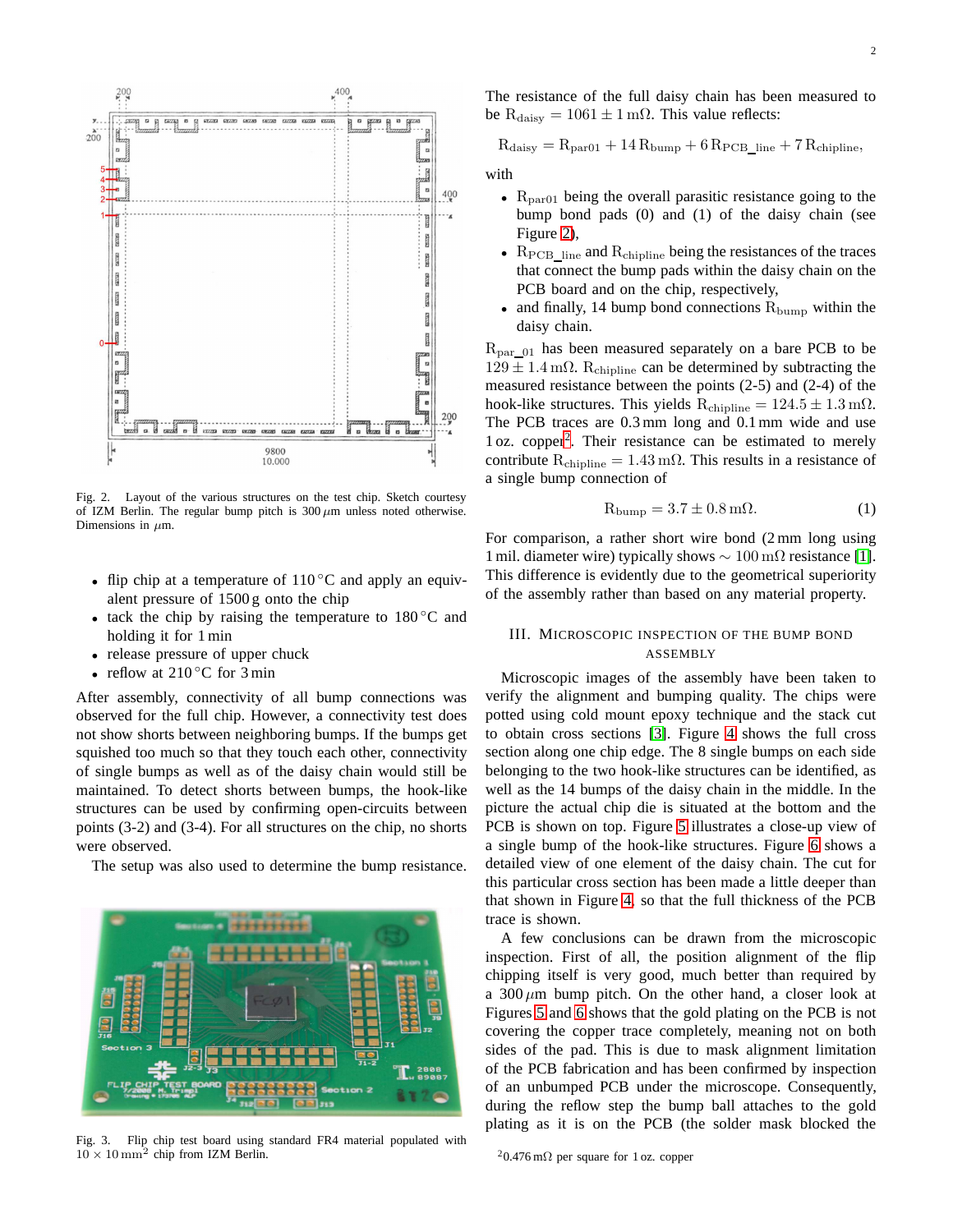

Fig. 4. Microscopic image showing a cross section of one side (length 10 mm) of the test PCB. The bottom layer is the chip die with the PCB situated on top. The eight single bumps on each side belonging to the two hook-like structures are shown, as well as the 14 bumps of the daisy chain in the middle.

<span id="page-2-0"></span>

<span id="page-2-1"></span>Fig. 5. Close-up view of the 4th single bump from left in Figure [4.](#page-2-0) The region where the solder mask prevented gold plating and bump attachment is clearly visible. Solder bump width is about  $150 \,\mu m$ .



<span id="page-2-2"></span>Fig. 6. A separate microscopic image showing a single element of the daisy chain. The bump pitch is  $300 \mu m$ 

deposition of the gold plating as well as any connection of the bump to the copper trace). This leads to a solder connection on one side of the pad only and a slightly uneven appearance of the bump. However, for typical bump pitches used in FCOB  $(200-300 \,\mu m)$  this matter will not limit the assembly. For finer pitches it can be concluded that standard FR4 substrate is probably not suitable and manufacturing processes with higher accuracy have to be considered. However, it is questionable if a finer pitch is reasonable for mounting a chip on a PCB as traces of equivalent pitch have to be routed on the board as well. Also reliability issues due to mechanical stress on the sandwich may become more relevant.

# IV. ASSEMBLY OF THE SPI 001 CHIP

The next step for FCOB assembly was to use the SPi (Serial Powering Interface) chip [\[4\]](#page-3-3) as a real application. The SPi has been explicitly designed to take advantage of bump bond features. The main motivation was the ability to handle currents up to 4 A while providing a very low impedance path. The bare chip is shown in Figure [7.](#page-2-3) The bumps have appropriate UBM and have been placed by TSMC foundry. Eutectic bumps composed of 37 Pb / 63 Sn with  $\sim 100 \mu$ m diameter were chosen. The bump pitch is not equal over the

chip. A 325  $\mu$ m pitch is used in the left hand pad frame and a  $250 \mu m$  pitch is used in the bump array on the right side.

A dedicated daughter board [\[5\]](#page-3-4) has been fabricated to host the SPi chip and some additional passive components. Figure [8](#page-3-5) shows the SPi 001 chip successfully bumped onto the daughter board. In order to communicate with the chip signals are wire bonded to the test PCB to which the daughter board is glued to. For all high current paths cables are directly soldered to the daughter board.

A slightly different procedure has been used to mount the SPi chip:

- flip chip at a temperature of 100 °C and apply an equivalent pressure of 500 g
- tack the chip by raising the temperature to  $150^{\circ}$ C and holding it for 3 min
- release pressure of upper chuck
- reflow at  $195^{\circ}$ C for 1.5 min

The most important difference compared to the assembly of the IZM chip is the reflow temperature. In both cases it has been determined initially by raising the temperature while applying little pressure to the chip and observing when the stack collapses. Note that the difference in equivalent pressure for tacking the chip is due to the different chip area.

Epo-Tek T7110 [\[6\]](#page-3-6) has been used to encapsulate the chip. The epoxy is designed to act as an underfill material and capillary flows under the chip between the solder bumps. After application it has been cured for 2 hours at  $80^{\circ}$ C. Mounted chips have also been temperature cycled between -40 and  $+100\degree C$  with no observed effect on connectivity.

One major component of the SPi 001 is a shunt regulator that basically acts as a constant voltage source. The circuit has been extensively tested and a dynamic impedance of less than  $50 \text{ m}\Omega$  measured for a wide frequency range (up to 10 MHz). Based on circuit and parasitic simulations, about half of this impedance is due to the regulation circuit itself and about half is due to parasitic effects. This demonstrates the low resistance and also low inductance that is offered by the flip



<span id="page-2-3"></span>Fig. 7. Microphotography of the  $5.7 \times 2.8 \text{ mm}^2$  large SPi 001 chip with SnPb bumps.